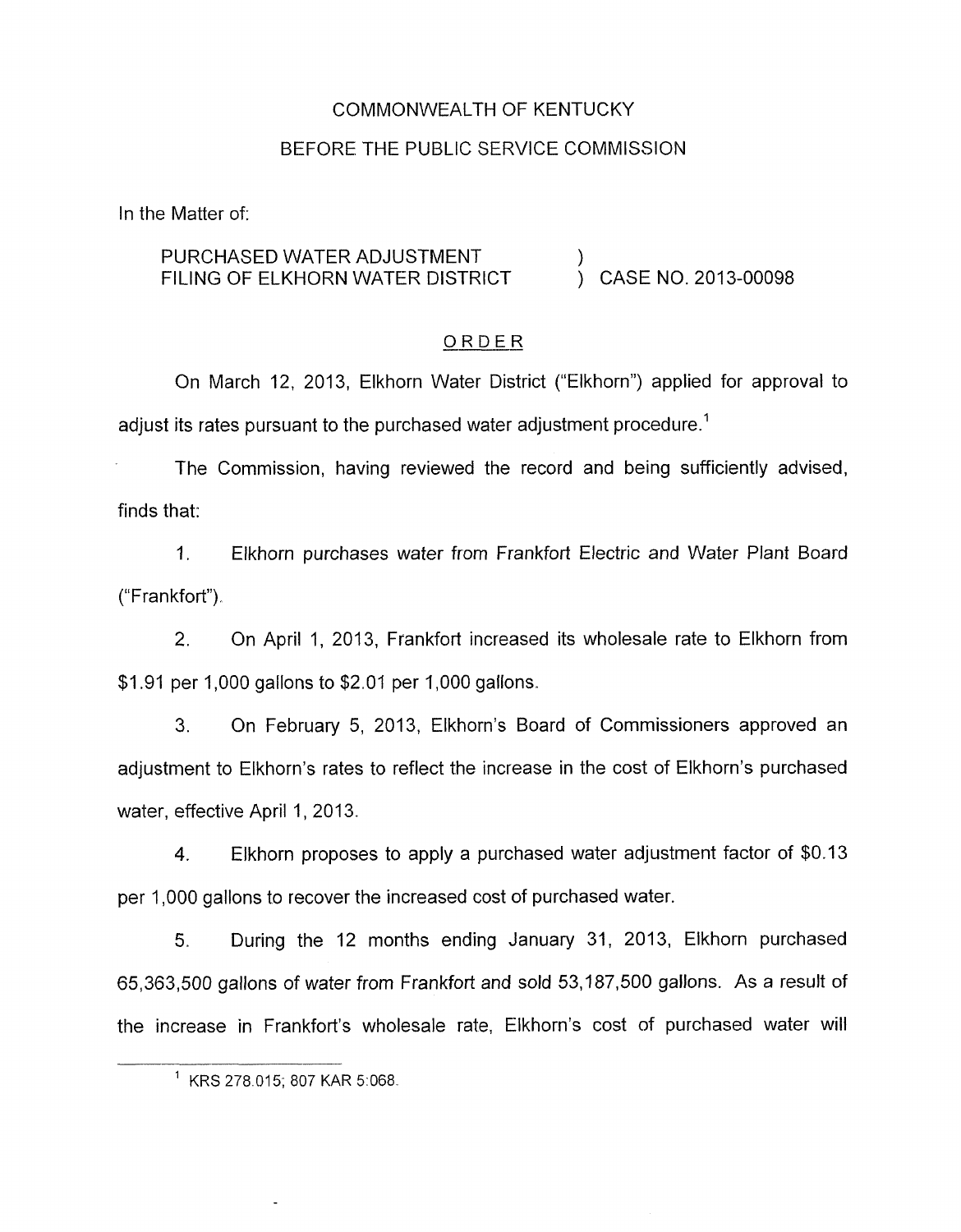increase \$6,536.35, resulting in a purchased water adjustment factor of \$0.13 per 1,000 gallons.

5. The purchased water adjustment factor of \$0.13 per 1,000 gallons, as calculated in Appendix A to this Order, is fair, just, and reasonable and should be approved.

6. Elkhorn's proposed rates, which are set forth in Appendix **B** to this Order, are fair, just, and reasonable and should be assessed for water service that Elkhorn renders on and after April 1, 2012.

IT IS THEREFORE ORDERED that:

1. The purchased water adjustment factor of \$0.13 per 1,000 gallons is approved.

2. The rates in Appendix B are approved for service that Elkhorn renders on or after April 1, 2013.

3. Elkhorn's proposed tariff sheet filed with the application is approved.

**By** the Commission



**ATTE** Executive Director

Case No. 2013-00098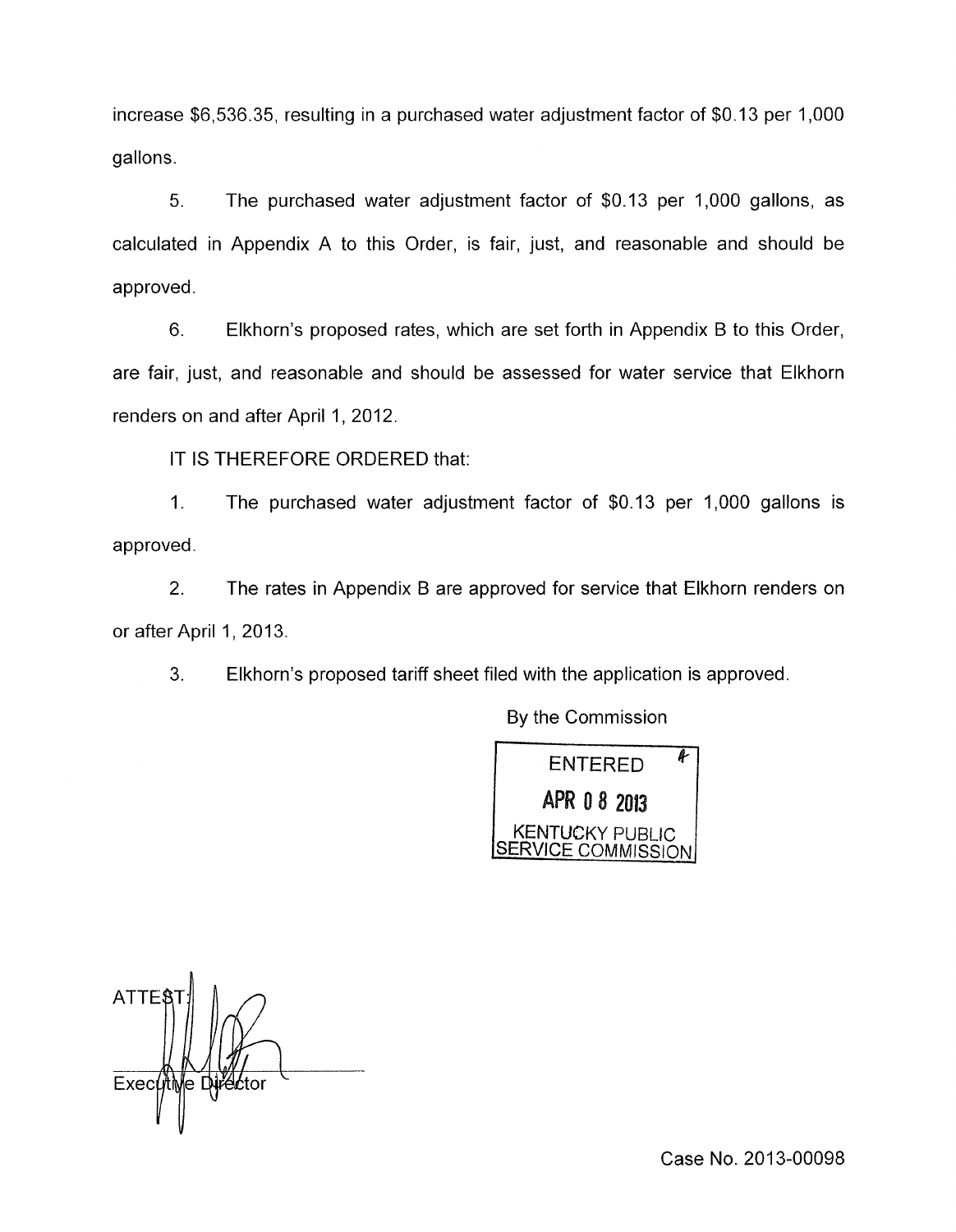## APPENDIX A

 $\sim 10^{-11}$ 

# APPENDIX TO AN ORDER OF THE KENTUCKY PUBLIC SERVICE COMMISSION IN CASE NO. 2013-00098 DATED *A*

 $\sim 3\%$ 

|                                                       | New Rate                                 |                                         | <b>Base Rate</b>           |            |
|-------------------------------------------------------|------------------------------------------|-----------------------------------------|----------------------------|------------|
| Frankfort<br>Purchases in gallons<br>Volumetric rate  | 65,363,500<br>2.01<br>\$<br>\$131,380.64 |                                         | 65,363,500<br>\$124,844.29 | 1.91       |
|                                                       | Increased water cost                     |                                         |                            | \$6,536.35 |
| Increased water cost<br>Divided by gallons sold/1,000 |                                          | \$6,536.35<br>53,187,500<br>\$<br>0.123 |                            |            |
| Purchased water adjustment factor                     |                                          |                                         | \$0.13 per 1,000 gallons   |            |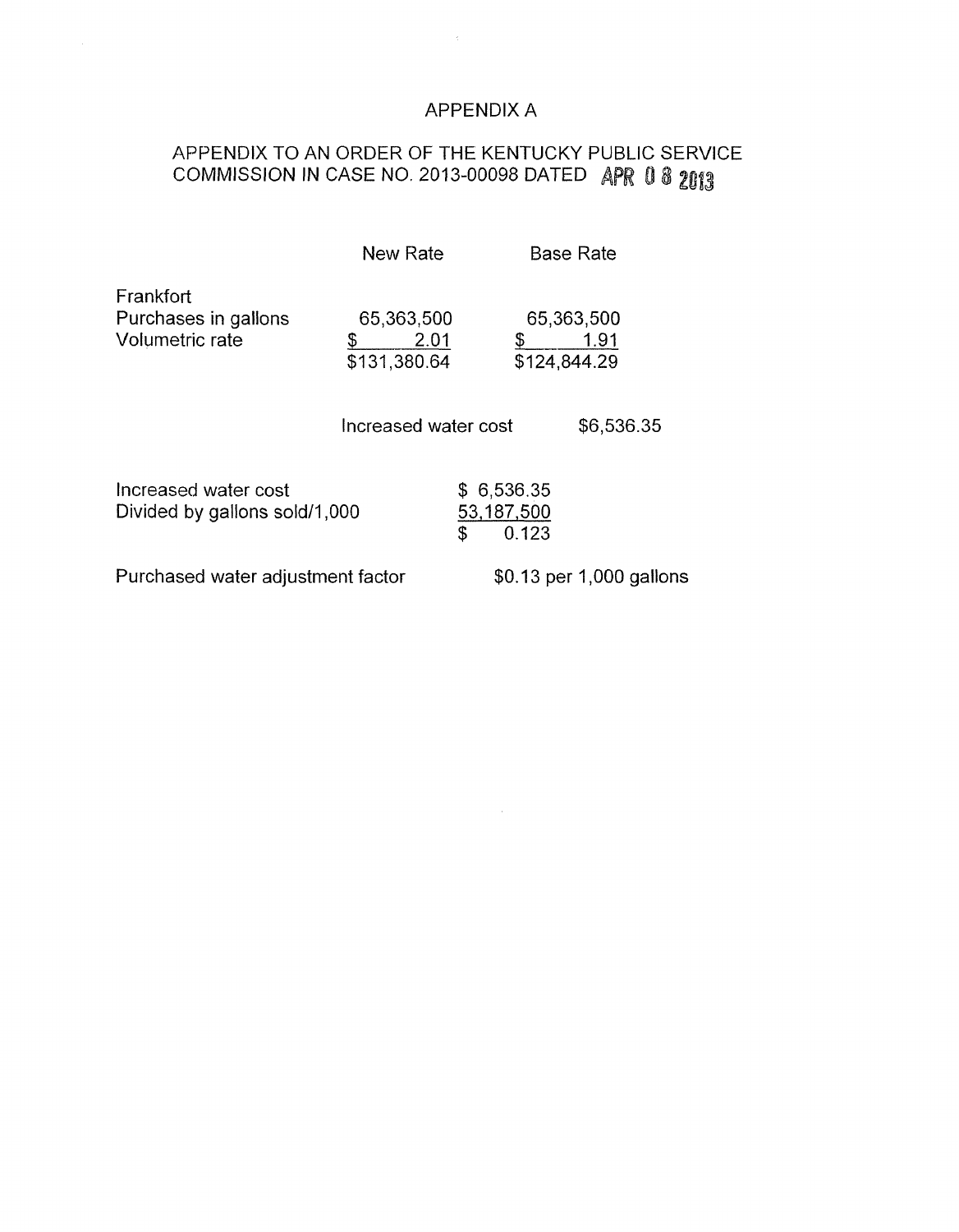## APPENDIX B

## APPENDIX TO AN ORDER OF THE KENTUCKY P COMMISSION IN CASE NO. 2013-00098 DATED

The following rates and charges are prescribed for the customers in the area served by Elkhorn Water District. All other rates and charges not specifically mentioned herein shall remain the same as those in effect under authority of the Commission prior to the effective date of this Order.

## Monthlv Water Rates

|                          | 5/8-Inch Meter          |                                      |               |  |                          |  |  |  |  |
|--------------------------|-------------------------|--------------------------------------|---------------|--|--------------------------|--|--|--|--|
|                          | First                   |                                      | 2,000 gallons |  | \$14.11 Minimum Bill     |  |  |  |  |
|                          | Next                    |                                      | 3,000 gallons |  | 5.41 per 1,000 gallons   |  |  |  |  |
|                          | Next                    |                                      | 5,000 gallons |  | 4.83 per 1,000 gallons   |  |  |  |  |
|                          | Over                    | 10,000 gallons                       |               |  | 3.60 per 1,000 gallons   |  |  |  |  |
|                          |                         |                                      |               |  |                          |  |  |  |  |
|                          | 1-Inch Meter            |                                      |               |  | \$30.34 Minimum Bill     |  |  |  |  |
|                          | First                   |                                      | 5,000 gallons |  | 4.83 per 1,000 gallons   |  |  |  |  |
|                          | Over                    | Next 5,000 gallons<br>10,000 gallons |               |  | 3.60 per 1,000 gallons   |  |  |  |  |
|                          |                         |                                      |               |  |                          |  |  |  |  |
|                          |                         | 1 1/2-Inch Meter                     |               |  |                          |  |  |  |  |
|                          | First                   | 10,000 gallons                       |               |  | \$54.49 Minimum Bill     |  |  |  |  |
|                          | Over                    | $10,000$ gallons                     |               |  | 3.60 per 1,000 gallons   |  |  |  |  |
|                          |                         |                                      |               |  |                          |  |  |  |  |
|                          |                         | <b>Mobile Home Parks</b>             |               |  |                          |  |  |  |  |
|                          | McConnell               |                                      |               |  |                          |  |  |  |  |
|                          | First                   | 15,000 gallons                       |               |  | \$105.83 Minimum Bill    |  |  |  |  |
|                          | Over                    | 15,000 gallons                       |               |  | 3.60 per 1,000 gallons   |  |  |  |  |
|                          |                         |                                      |               |  |                          |  |  |  |  |
|                          | <b>Elkhorn</b><br>First |                                      |               |  | \$536.18 Minimum Bill    |  |  |  |  |
|                          | Over                    | 76,000 gallons<br>76,000 gallons     |               |  | 3.60 per 1,000 gallons   |  |  |  |  |
|                          |                         |                                      |               |  |                          |  |  |  |  |
|                          | Capital                 |                                      |               |  |                          |  |  |  |  |
|                          | First                   | 125,000 gallons                      |               |  | \$881.88 Minimum Bill    |  |  |  |  |
|                          | Over                    | 125,000 gallons                      |               |  | 3.60 per 1,000 gallons   |  |  |  |  |
|                          |                         |                                      |               |  |                          |  |  |  |  |
| Emergency Wholesale Rate |                         |                                      |               |  | \$3.60 per 1,000 gallons |  |  |  |  |
|                          |                         |                                      |               |  |                          |  |  |  |  |